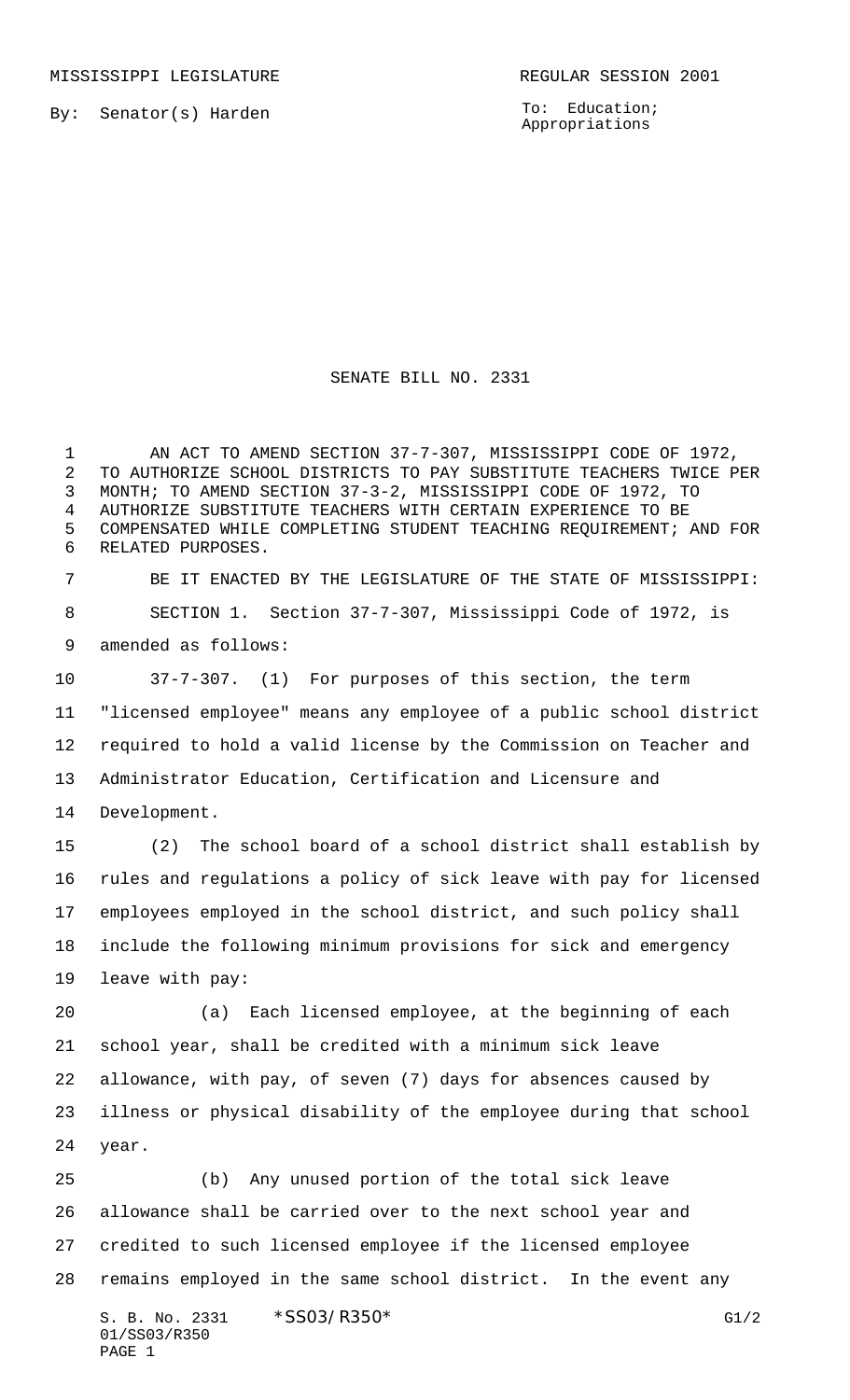public school licensed employee transfers from one public school district in Mississippi to another, any unused portion of the total sick leave allowance credited to such licensed employee shall be credited to such licensed employee in the computation of unused leave for retirement purposes under Section 25-11-109. Accumulation of sick leave allowed under this section shall be unlimited.

 (c) No deduction from the pay of such licensed employee may be made because of absence of such licensed employee caused by illness or physical disability of the licensed employee until after all sick leave allowance credited to such licensed employee has been used.

 (d) For the first ten (10) days of absence of a licensed employee because of illness or physical disability, in any school year, in excess of the sick leave allowance credited to such licensed employee, there may be deducted from the pay of such licensed employee the established substitute amount of licensed employee compensation paid in that local school district, necessitated because of the absence of the licensed employee as a result of illness or physical disability. Thereafter, the regular pay of such absent licensed employee may be suspended and withheld in its entirety for any period of absence because of illness or physical disability during that school year.

S. B. No. 2331 \*SS03/R350\* (3) Beginning with the school year 1983-1984, each licensed employee at the beginning of each school year shall be credited with a minimum personal leave allowance, with pay, of two (2) days for absences caused by personal reasons during that school year. Such personal leave shall not be taken on the first day of the school term, the last day of the school term, on a day previous to a holiday or a day after a holiday. Personal leave may be used for professional purposes, including absences caused by attendance of such licensed employee at a seminar, class, training program, professional association or other functions designed for

01/SS03/R350 PAGE 2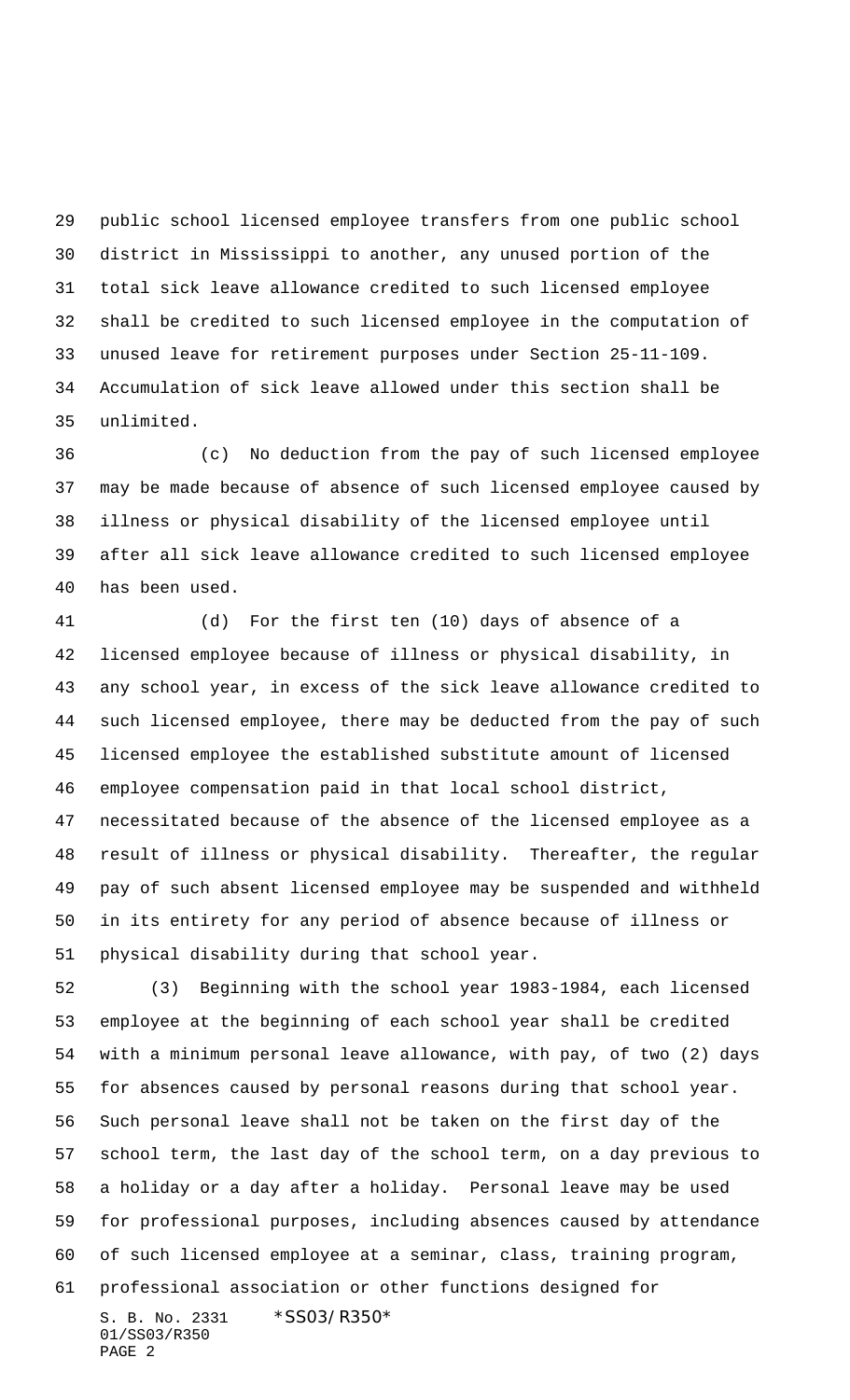educators. No deduction from the pay of such licensed employee may be made because of absence of such licensed employee caused by personal reasons until after all personal leave allowance credited to such licensed employee has been used. However, the superintendent of a school district, in his discretion, may allow a licensed employee personal leave in addition to any minimum personal leave allowance, under the condition that there shall be deducted from the salary of such licensed employee the actual amount of any compensation paid to any person as a substitute, necessitated because of the absence of the licensed employee.

 (4) Beginning with the school year 1992-1993, each licensed employee shall be credited with a professional leave allowance, with pay, for each day of absence caused by reason of such employee's statutorily required membership and attendance at a regular or special meeting held within the State of Mississippi of the State Board of Education, the Commission on Teacher and Administrator Education, Certification and Licensure and Development, the Commission on School Accreditation, the Mississippi Authority for Educational Television and the meetings 81 of the state textbook rating committees.

S. B. No. 2331 \*SS03/R350\* 01/SS03/R350 PAGE 3 (5) Upon retirement from employment, each licensed and nonlicensed employee shall be paid for not more than thirty (30) days of unused accumulated leave earned while employed by the school district in which the employee is last employed. Such payment for licensed employees shall be made by the school district at a rate equal to the amount paid to substitute teachers and for nonlicensed employees, the payment shall be made by the school district at a rate equal to the federal minimum wage. The payment shall be treated in the same manner for retirement purposes as a lump sum payment for personal leave as provided in Section 25-11-103(e). Any remaining lawfully credited unused leave, for which payment has not been made, shall be certified to the Public Employees' Retirement System in the same manner and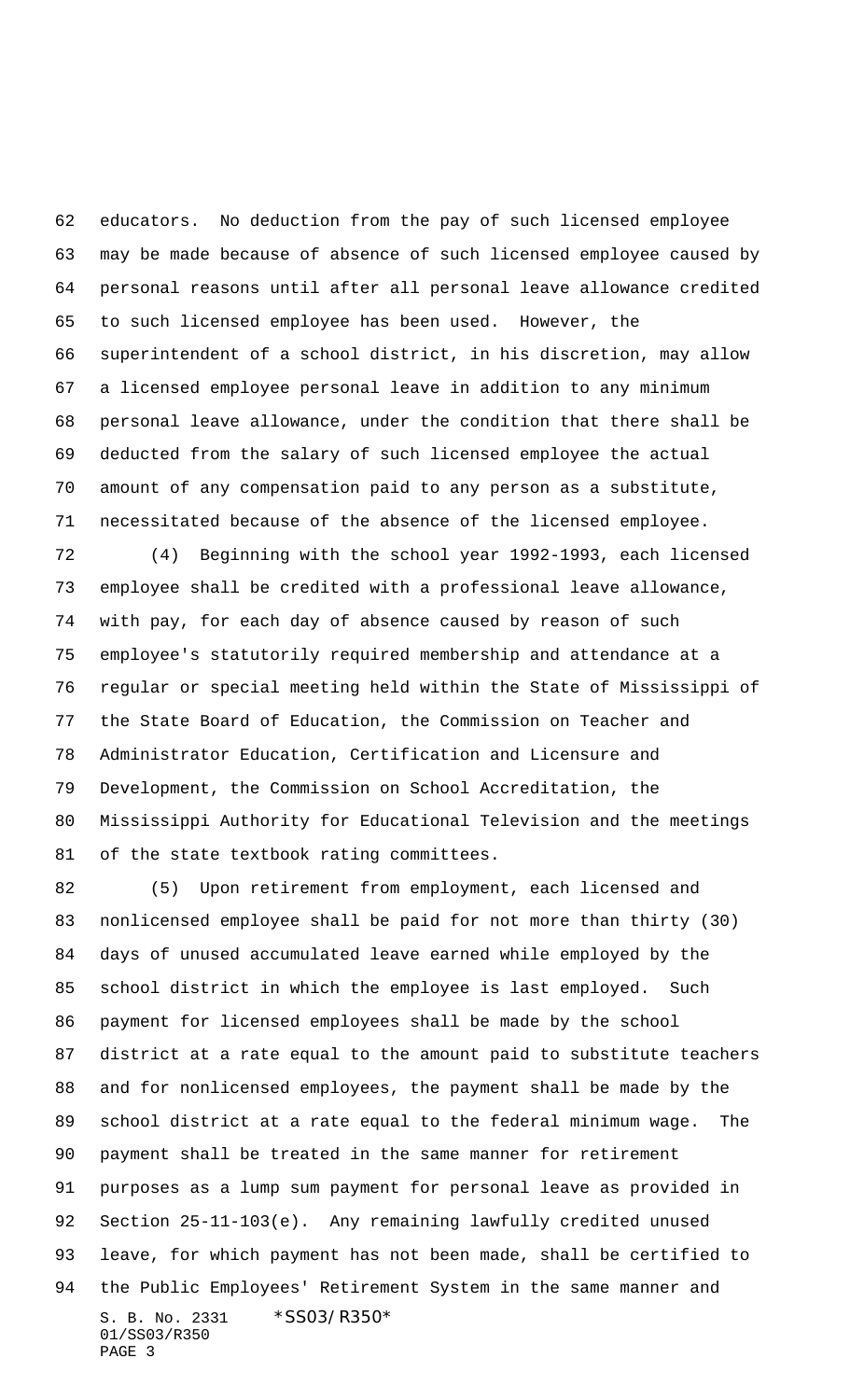subject to the same limitations as otherwise provided by law for unused leave.

 (6) The school board may adopt rules and regulations which will reasonably aid to implement the policy of sick and personal leave, including, but not limited to, rules and regulations having the following general effect:

 (a) Requiring the absent licensed employee to furnish the certificate of a physician or dentist or other medical practitioner as to the illness of the absent licensed employee, where the absence is for four (4) or more consecutive school days, or for two (2) consecutive school days immediately preceding or following a nonschool day;

 (b) Providing penalties, by way of full deduction from salary, or entry on the work record of the licensed employee, or other appropriate penalties, for any materially false statement by the licensed employee as to the cause of absence;

 (c) Forfeiture of accumulated or future sick leave, if the absence of the licensed employee is caused by optional dental or medical treatment or surgery which could, without medical risk, have been provided, furnished or performed at a time when school was not in session;

 (d) Enlarging, increasing or providing greater sick or personal leave allowances than the minimum standards established by this section in the discretion of the school board of each school district.

S. B. No. 2331 \* SS03/R350\* 01/SS03/R350 PAGE 4 (7) School boards may include in their budgets provisions for the payment of substitute teachers, necessitated because of the absence of regular licensed employees. All such substitute teachers shall be paid wholly from district funds other than minimum education program funds, except as otherwise provided for long-term substitute teachers in Section 37-19-20. Local school 126 boards may elect to pay substitute teachers twice per month. Such school boards, in their discretion, also may pay, from district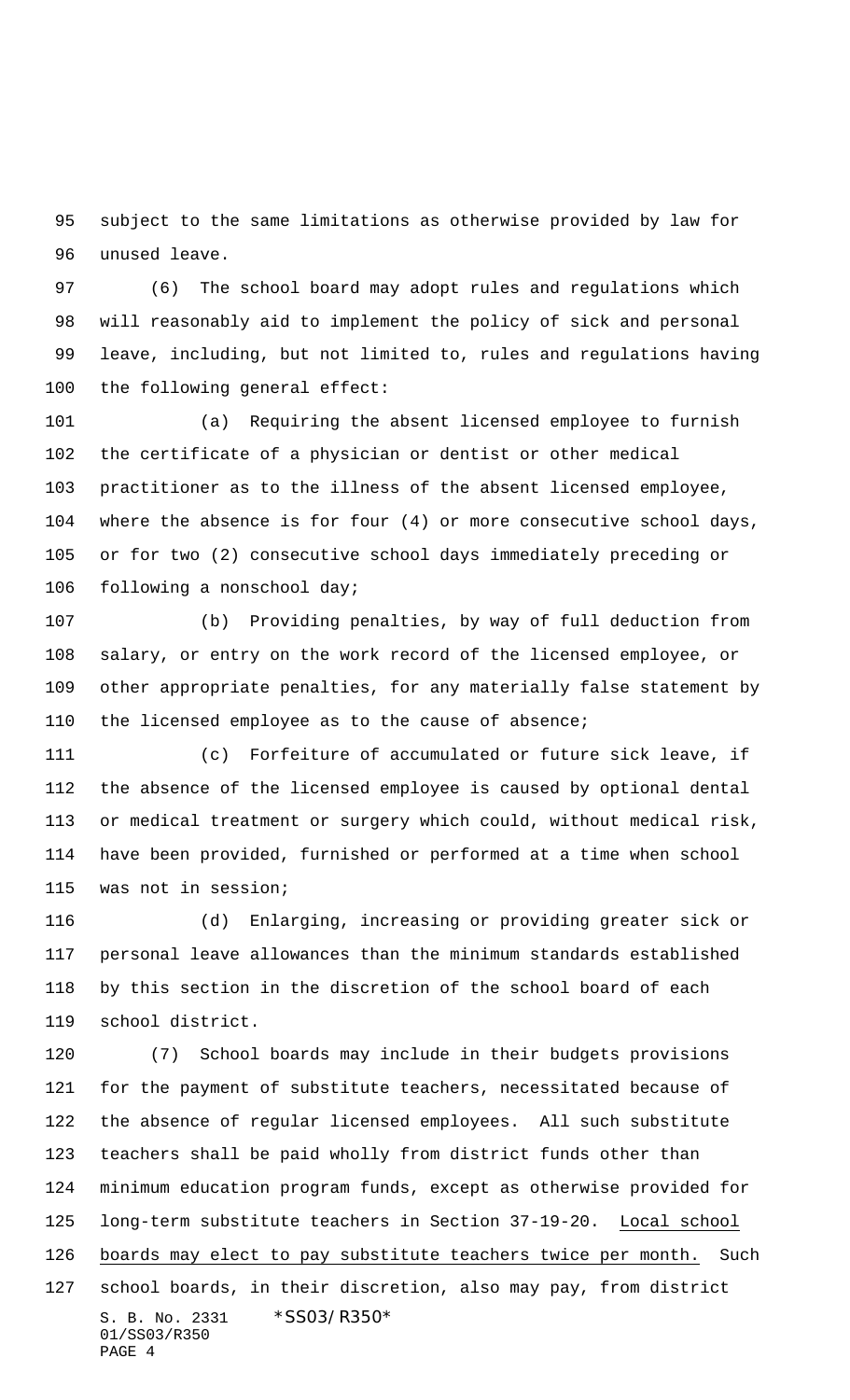funds other than minimum education program funds, the whole or any part of the salaries of licensed employees granted leaves for the purpose of special studies or training.

 (8) The school board may further adopt rules and regulations which will reasonably implement such leave policies for all other nonlicensed school employees as the board deems appropriate.

 (9) (a) For the purposes of this subsection, the following words and phrases shall have the meaning ascribed in this paragraph unless the context requires otherwise:

 (i) "Catastrophic injury or illness" means a severe condition or combination of conditions affecting the mental or physical health of an employee or a member of an employee's immediate family, including pregnancy, that requires the services of a licensed physician for an extended period of time and that forces the employee to exhaust all leave time accumulated by that employee, thereby resulting in the loss of compensation from the school district for the employee.

 (ii) "Immediate family" means spouse, parent, stepparent, sibling, child or stepchild.

 (b) Any school district employee may donate a portion of his or her unused accumulated personal leave or sick leave to another employee of the same or another school district who is suffering from a catastrophic injury or illness or who has a member of his or her immediate family suffering from a catastrophic injury or illness, in accordance with the following: (i) The employee donating the leave (the "donor employee") shall designate the employee who is to receive the leave (the "recipient employee") and the amount of unused accumulated personal leave and sick leave that is to be donated, and shall notify the school district superintendent or his designee of his or her designation. (ii) The maximum amount of unused accumulated personal leave that an employee may donate to any other employee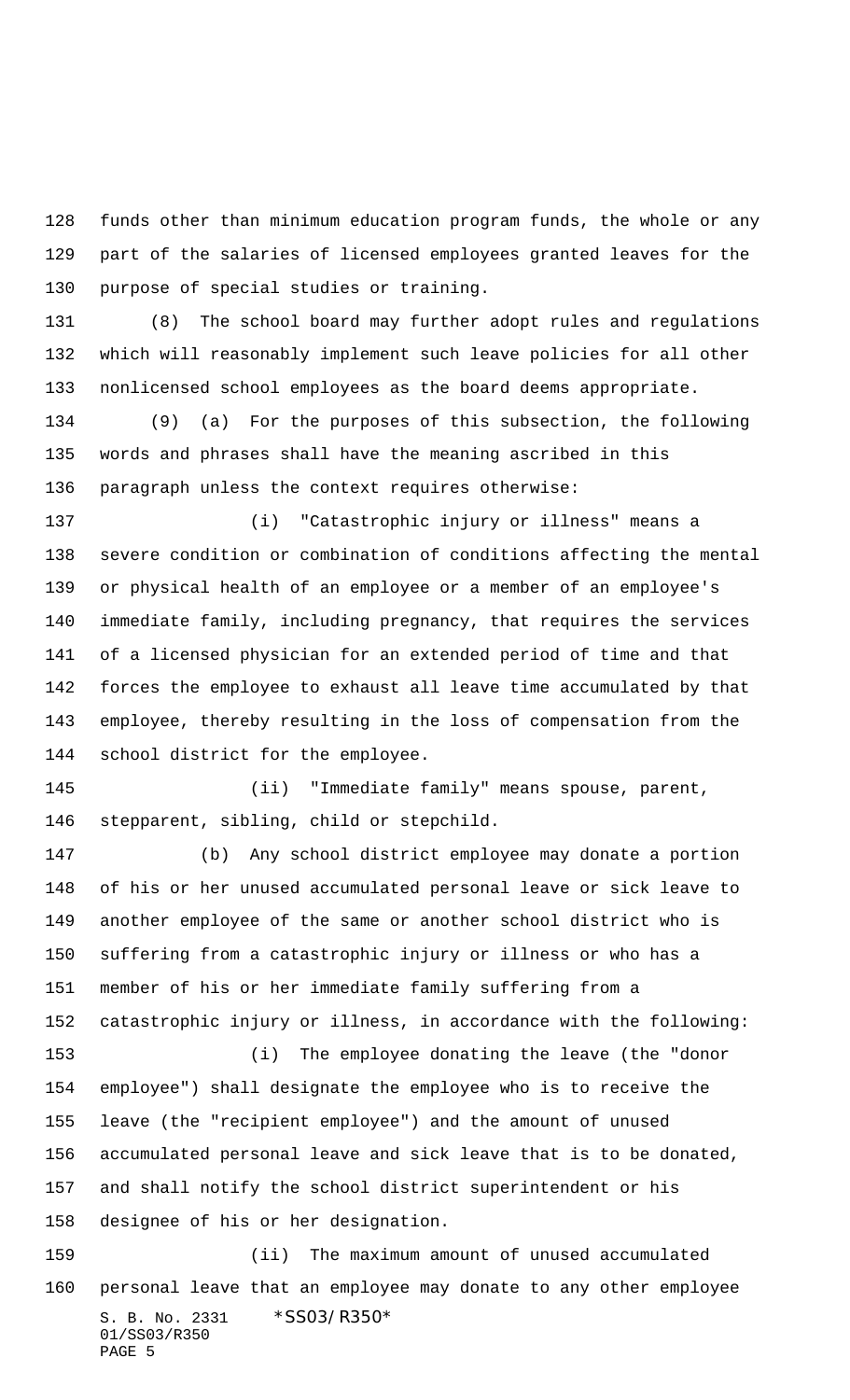may not exceed a number of days that would leave the donor employee with fewer than seven (7) days of personal leave remaining, and the maximum amount of unused accumulated sick leave that an employee may donate to any other employee may not exceed fifty percent (50%) of the unused accumulated sick leave of the donor employee.

 (iii) An employee must have exhausted all of his or her accumulated personal leave and sick leave before he or she will be eligible to receive any leave donated by another employee. Eligibility for donated leave shall be based upon review and approval by the donor employee's supervisor.

 (iv) Before an employee may receive donated leave, he or she must provide the school district superintendent or his designee with a physician's statement that states the beginning date of the catastrophic injury or illness, a description of the injury or illness, and a prognosis for recovery and the anticipated date that the recipient employee will be able to return to work.

 (v) If the total amount of leave that is donated to any employee is not used by the recipient employee, the whole days of donated leave shall be returned to the donor employees on a pro rata basis, based on the ratio of the number of days of leave donated by each donor employee to the total number of days of leave donated by all donor employees.

 (vi) Donated leave shall not be used in lieu of disability retirement.

 SECTION 2. Section 37-3-2, Mississippi Code of 1972, is amended as follows:

S. B. No. 2331 \* SS03/R350\* 01/SS03/R350 PAGE 6 37-3-2. (1) There is established within the State Department of Education the Commission on Teacher and Administrator Education, Certification and Licensure and Development. It shall be the purpose and duty of the commission to make recommendations to the State Board of Education regarding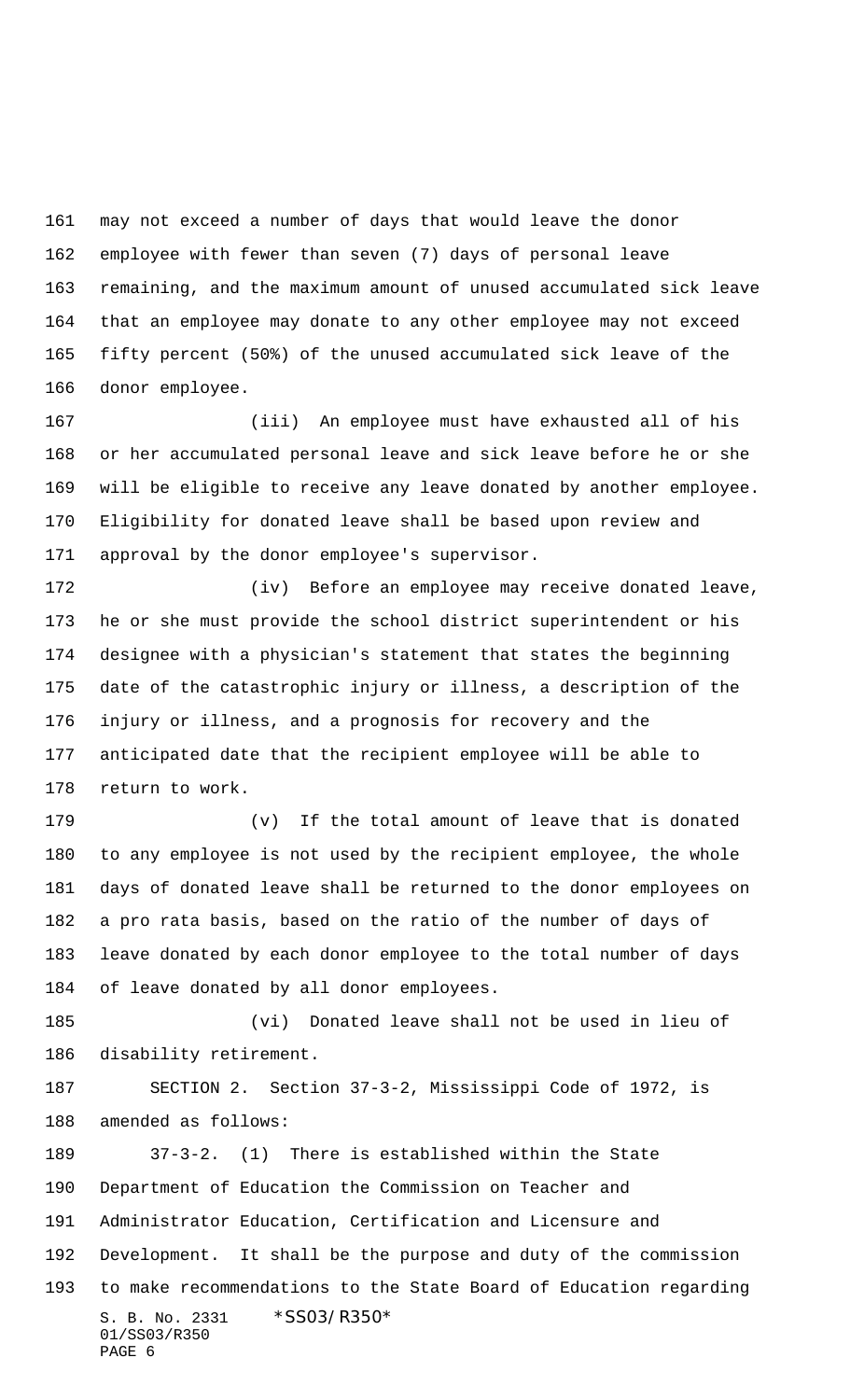standards for the certification and licensure and continuing professional development of those who teach or perform tasks of an educational nature in the public schools of Mississippi.

 (2) The commission shall be composed of fifteen (15) qualified members. The membership of the commission shall be composed of the following members to be appointed, three (3) from each congressional district: four (4) classroom teachers; three (3) school administrators; one (1) representative of schools of education of institutions of higher learning located within the state to be recommended by the Board of Trustees of State Institutions of Higher Learning; one (1) representative from the schools of education of independent institutions of higher learning to be recommended by the Board of the Mississippi Association of Independent Colleges; one (1) representative from public community and junior colleges located within the state to be recommended by the State Board for Community and Junior Colleges; one (1) local school board member; and four (4) lay persons. All appointments shall be made by the State Board of Education after consultation with the State Superintendent of Public Education. The first appointments by the State Board of Education shall be made as follows: five (5) members shall be appointed for a term of one (1) year; five (5) members shall be appointed for a term of two (2) years; and five (5) members shall be appointed for a term of three (3) years. Thereafter, all members shall be appointed for a term of four (4) years.

S. B. No. 2331 \* SS03/R350\* 01/SS03/R350 (3) The State Board of Education when making appointments shall designate a chairman. The commission shall meet at least once every two (2) months or more often if needed. Members of the commission shall be compensated at a rate of per diem as authorized by Section 25-3-69 and be reimbursed for actual and necessary expenses as authorized by Section 25-3-41. (4) An appropriate staff member of the State Department of Education shall be designated and assigned by the State

PAGE 7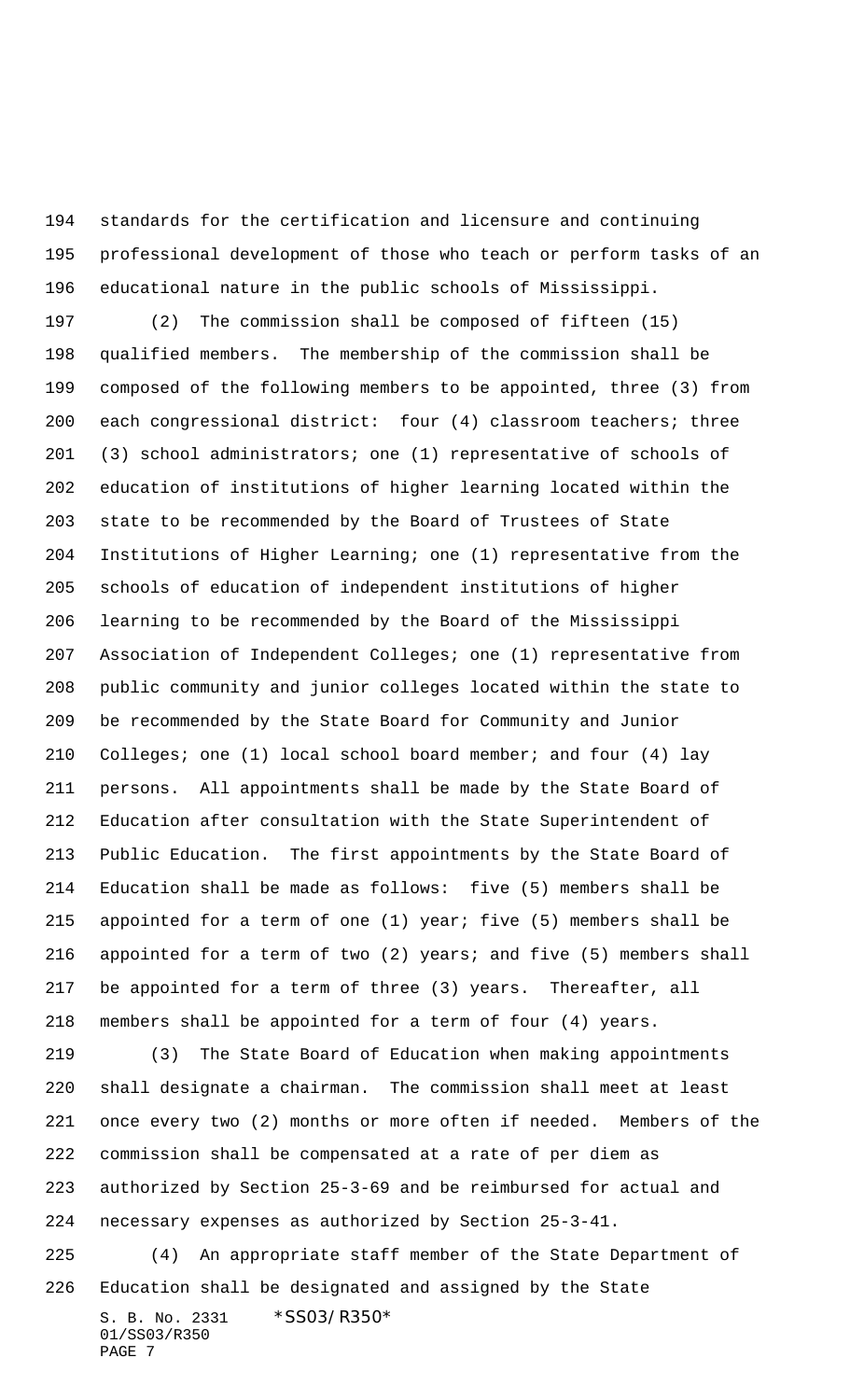Superintendent of Public Education to serve as executive secretary and coordinator for the commission. No less than two (2) other appropriate staff members of the State Department of Education shall be designated and assigned by the State Superintendent of Public Education to serve on the staff of the commission.

 (5) It shall be the duty of the commission to: (a) Set standards and criteria, subject to the approval of the State Board of Education, for all educator preparation programs in the state;

 (b) Recommend to the State Board of Education each year approval or disapproval of each educator preparation program in the state;

 (c) Establish, subject to the approval of the State Board of Education, standards for initial teacher certification and licensure in all fields;

 (d) Establish, subject to the approval of the State Board of Education, standards for the renewal of teacher licenses in all fields;

 (e) Review and evaluate objective measures of teacher performance, such as test scores, which may form part of the licensure process, and to make recommendations for their use;

 (f) Review all existing requirements for certification and licensure;

 (g) Consult with groups whose work may be affected by the commission's decisions;

 (h) Prepare reports from time to time on current practices and issues in the general area of teacher education and certification and licensure;

 (i) Hold hearings concerning standards for teachers' and administrators' education and certification and licensure with approval of the State Board of Education;

 (j) Hire expert consultants with approval of the State Board of Education;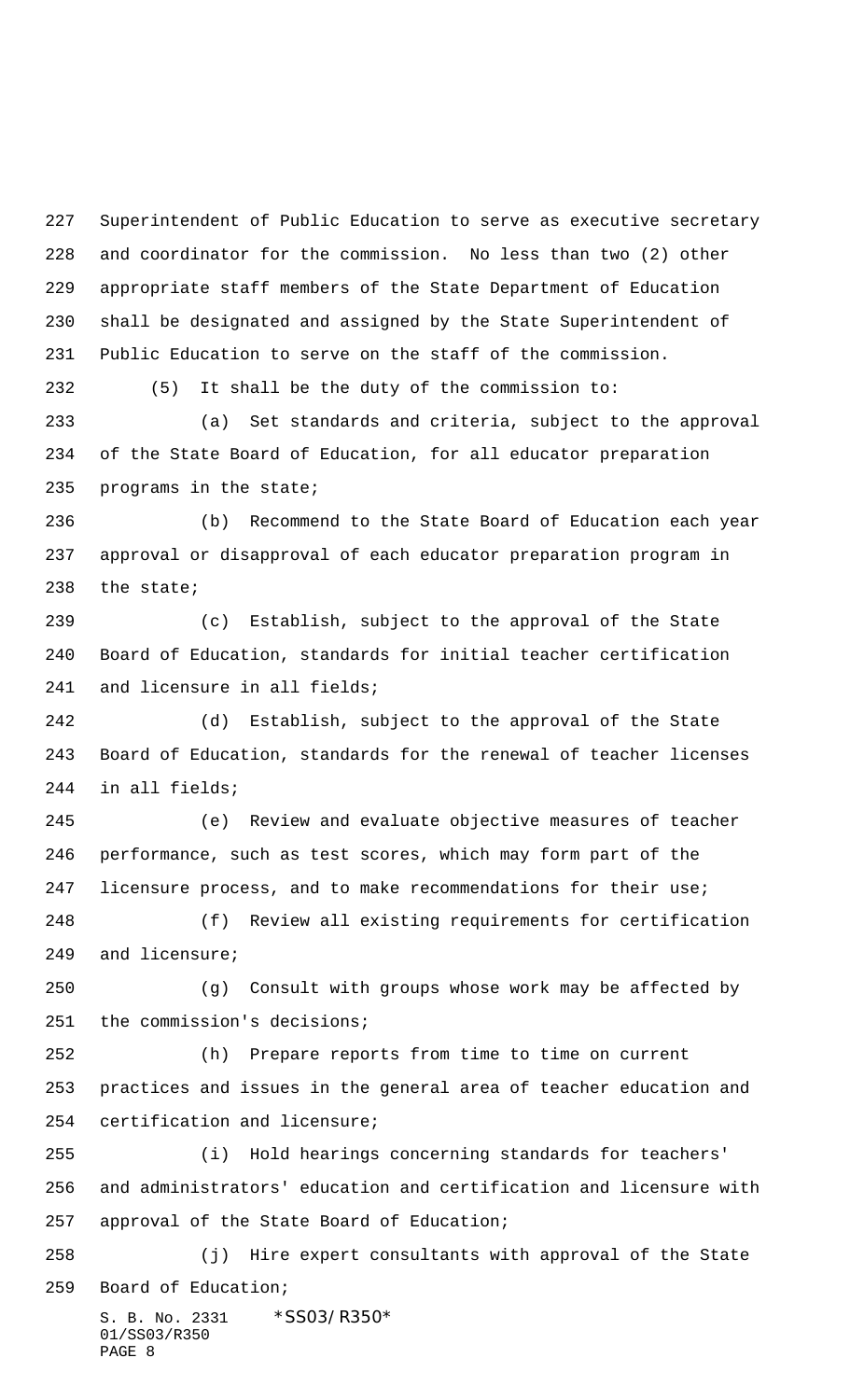(k) Set up ad hoc committees to advise on specific areas; and

 (l) Perform such other functions as may fall within their general charge and which may be delegated to them by the State Board of Education.

 (6) (a) **Standard License - Approved Program Route**. An educator entering the school system of Mississippi for the first time and meeting all requirements as established by the State Board of Education shall be granted a standard five-year license. Persons who possess two (2) years of classroom experience as an 270 assistant teacher or substitute teacher or who have taught for one (1) year in an accredited public or private school shall be allowed to fulfill student teaching requirements under the supervision of a qualified participating teacher approved by an accredited college of education. The local school district in which the assistant teacher or substitute teacher is employed shall compensate such assistant teachers or substitute teachers at the required salary level during the period of time such individual is completing student teaching requirements. Applicants for a standard license shall submit to the department:

(i) An application on a department form;

S. B. No. 2331 \*SS03/R350\* 01/SS03/R350 PAGE 9 (ii) An official transcript of completion of a teacher education program or a bachelor of science degree with child development emphasis from a program accredited by the American Association of Family and Consumer Sciences (AAFCS) approved by the department or a nationally accredited program, subject to the following: Licensure to teach in Mississippi prekindergarten through kindergarten classrooms shall require completion of a teacher education program or a bachelor of science degree with child development emphasis from a program accredited by the American Association of Family and Consumer Sciences (AAFCS). Licensure to teach in Mississippi kindergarten, for those applicants who have completed a teacher education program,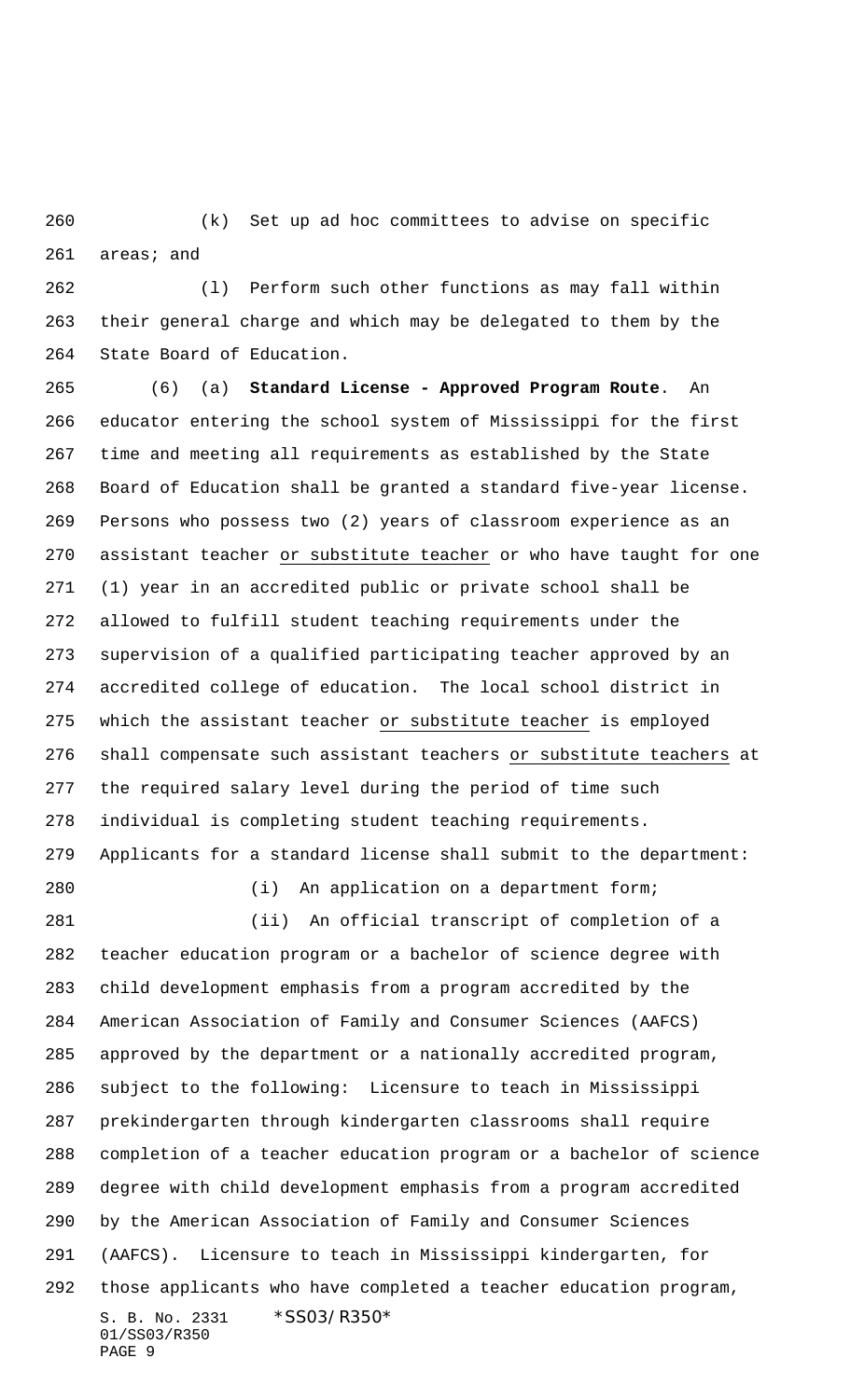and in Grade 1 through Grade 4 shall require the completion of an interdisciplinary program of studies. Licenses for Grades 4 through 8 shall require the completion of an interdisciplinary program of studies with two (2) or more areas of concentration. Licensure to teach in Mississippi Grades 7 through 12 shall require a major in an academic field other than education, or a combination of disciplines other than education. Students preparing to teach a subject shall complete a major in the respective subject discipline. All applicants for standard licensure shall demonstrate that such person's college preparation in those fields was in accordance with the standards set forth by the National Council for Accreditation of Teacher Education (NCATE) or the National Association of State Directors of Teacher Education and Certification (NASDTEC) or, for those applicants who have a bachelor of science degree with child development emphasis, the American Association of Family and Consumer Sciences (AAFCS); (iii) A copy of test scores evidencing satisfactory completion of nationally administered examinations of achievement, such as the Educational Testing Service's teacher testing examinations; and (iv) Any other document required by the State Board of Education. (b) **Standard License - Alternate Teaching Route**. Applicants for a standard license - alternate teaching route shall submit to the department: (i) An application on a department form; (ii) An official transcript evidencing a bachelor's degree from an accredited institution of higher learning; (iii) A copy of test scores evidencing satisfactory completion of an examination of achievement specified by the commission and approved by the State Board of Education;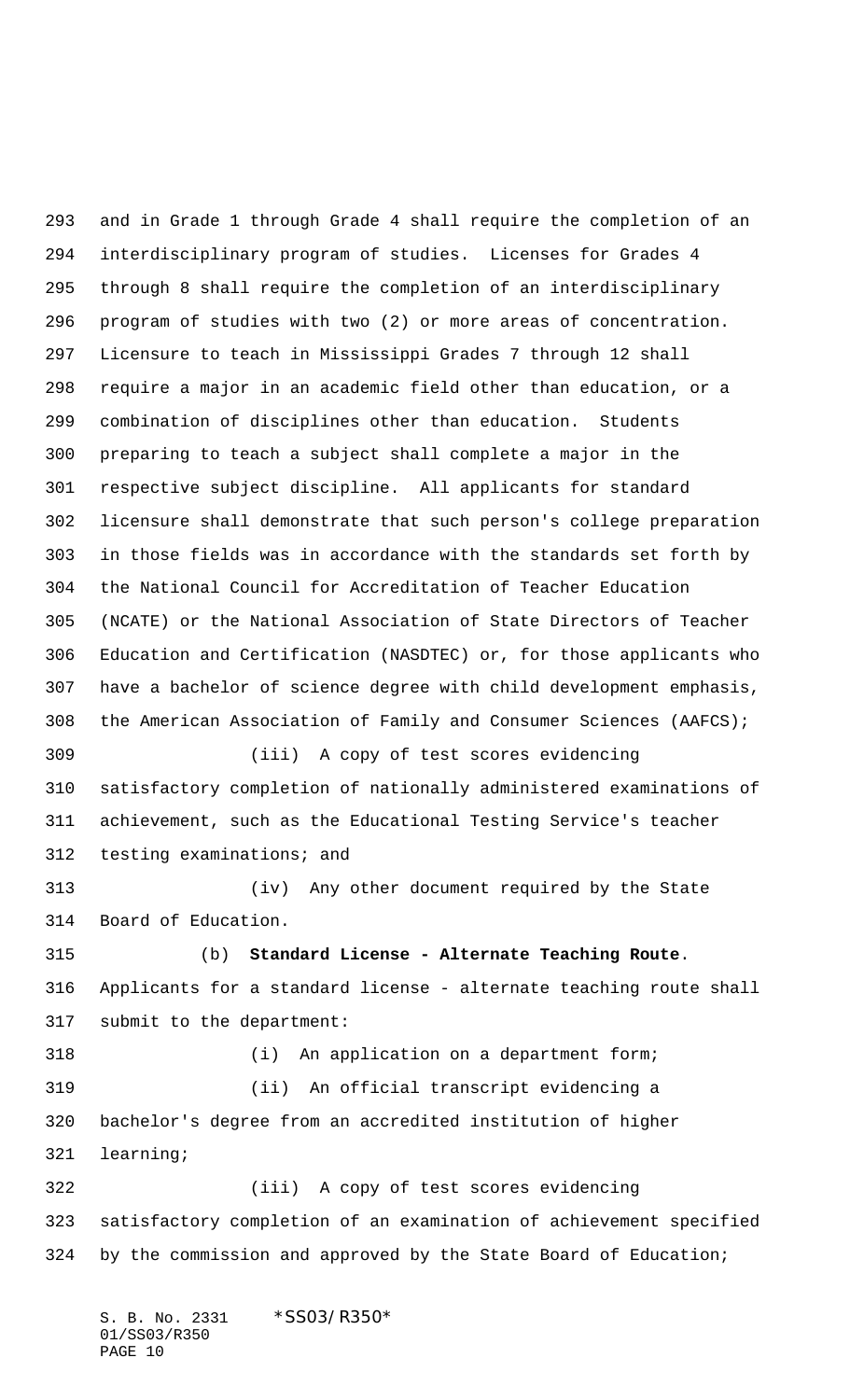(iv) An official transcript evidencing appropriate credit hours or a copy of test scores evidencing successful completion of tests as required by the State Board of Education; and

 (v) Any other document required by the State Board of Education.

 A Standard License - Approved Program Route and a Standard License - Alternate Teaching Route shall be issued for a five-year period, and may be renewed. Recognizing teaching as a profession, a hiring preference shall be granted to persons holding a Standard License - Approved Program Route or Standard License - Alternate Teaching Route over persons holding any other license.

 (c) **Special License - Expert Citizen**. In order to allow a school district to offer specialized or technical courses, the State Department of Education, in accordance with rules and regulations established by the State Board of Education, may grant a one-year expert citizen-teacher license to local business or other professional personnel to teach in a public school or nonpublic school accredited or approved by the state. Such person may begin teaching upon his employment by the local school board and licensure by the Mississippi Department of Education. The board shall adopt rules and regulations to administer the expert citizen-teacher license. A special license - expert citizen may be renewed in accordance with the established rules and regulations of the State Department of Education.

 (d) **Special License - Nonrenewable.** The State Board of Education is authorized to establish rules and regulations to allow those educators not meeting requirements in subsection (6)(a), (b) or (c) to be licensed for a period of not more than three (3) years, except by special approval of the State Board of Education.

S. B. No. 2331 \* SS03/R350\* 01/SS03/R350 PAGE 11 (e) **Nonlicensed Teaching Personnel.** A nonlicensed person may teach for a maximum of three (3) periods per teaching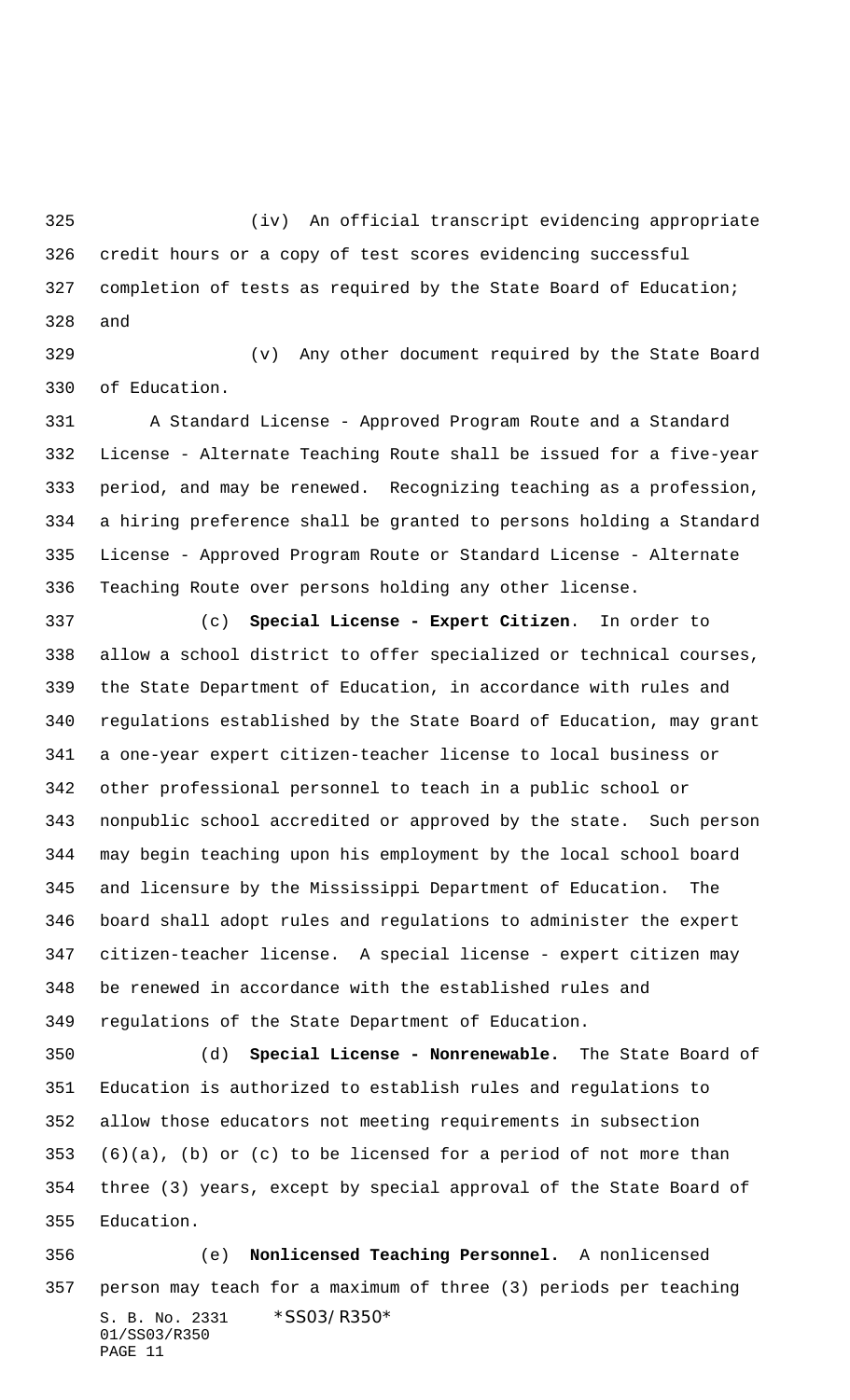day in a public school or a nonpublic school accredited/approved by the state. Such person shall submit to the department a transcript or record of his education and experience which substantiates his preparation for the subject to be taught and shall meet other qualifications specified by the commission and approved by the State Board of Education. In no case shall any local school board hire nonlicensed personnel as authorized under this paragraph in excess of five percent (5%) of the total number of licensed personnel in any single school.

 (f) In the event any school district meets Level 4 or 5 accreditation standards, the State Board of Education, in its discretion, may exempt such school district from any restrictions in paragraph (e) relating to the employment of nonlicensed teaching personnel.

 (7) **Administrator License.** The State Board of Education is authorized to establish rules and regulations and to administer the licensure process of the school administrators in the State of Mississippi. There will be four (4) categories of administrator licensure with exceptions only through special approval of the State Board of Education.

 (a) **Administrator License - Nonpracticing.** Those educators holding administrative endorsement but have no administrative experience or not serving in an administrative position on January 15, 1997.

 (b) **Administrator License - Entry Level.** Those educators holding administrative endorsement and having met the department's qualifications to be eligible for employment in a Mississippi school district. Administrator license - entry level shall be issued for a five-year period and shall be nonrenewable.

 (c) **Standard Administrator License - Career Level.** An administrator who has met all the requirements of the department for standard administrator licensure.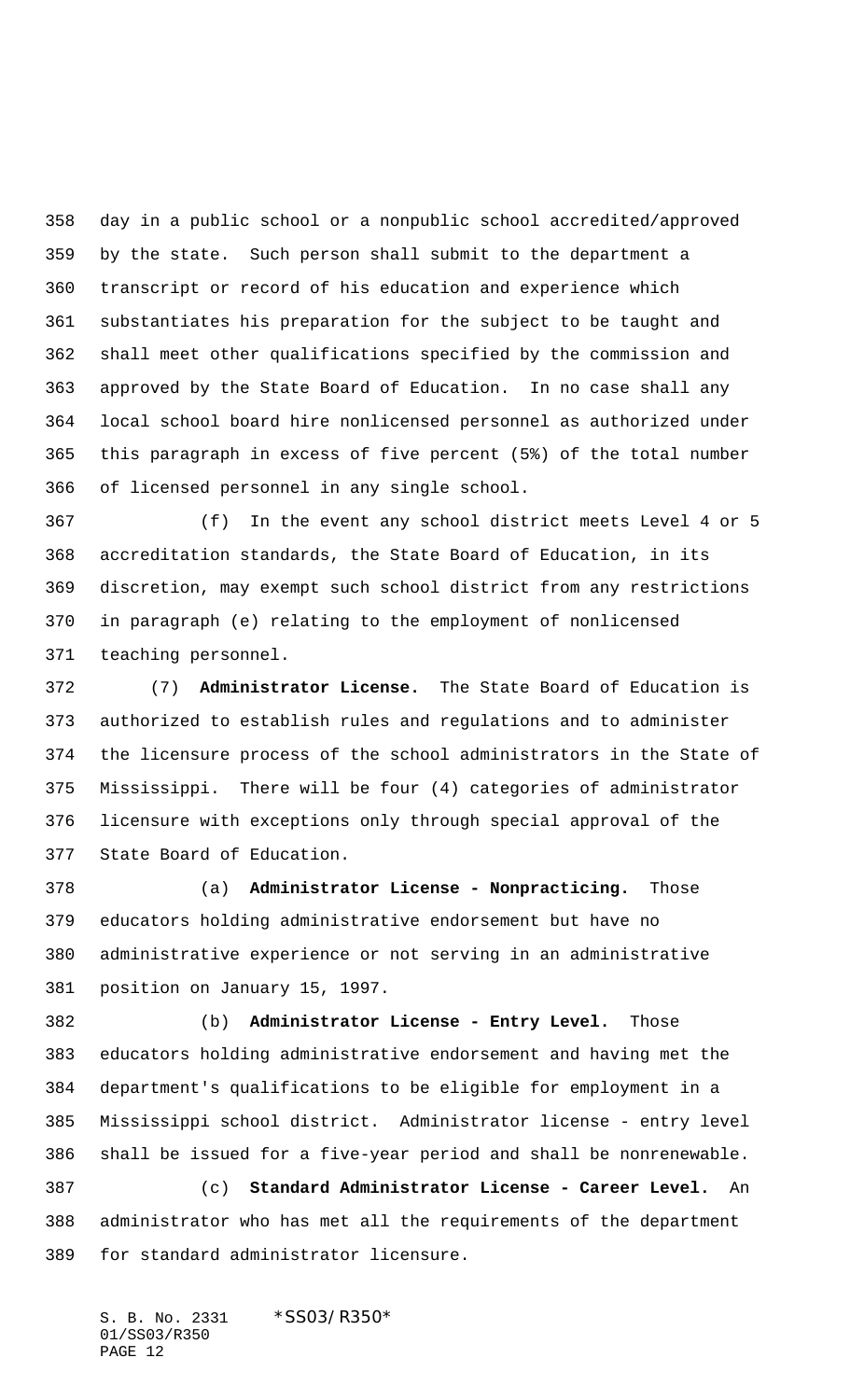(d) **Administrator License - Alternate Route.** The board may establish an alternate route for licensing administrative personnel. Such alternate route for administrative licensure shall be available for persons holding, but not limited to, a master of business administration degree, a master of public administration degree or a master of public planning and policy degree from an accredited college or university, with five (5) years of administrative or supervisory experience. Successful completion of the requirements of alternate route licensure for administrators shall qualify the person for a standard administrator license.

 Beginning with the 1997-1998 school year, individuals seeking school administrator licensure under paragraph (b), (c) or (d) shall successfully complete a training program and an assessment process prescribed by the State Board of Education. Applicants seeking school administrator licensure prior to June 30, 1997, and completing all requirements for provisional or standard administrator certification and who have never practiced, shall be exempt from taking the Mississippi Assessment Battery Phase I. Applicants seeking school administrator licensure during the period beginning July 1, 1997, through June 30, 1998, shall participate in the Mississippi Assessment Battery, and upon request of the applicant, the department shall reimburse the applicant for the cost of the assessment process required. After June 30, 1998, all applicants for school administrator licensure shall meet all requirements prescribed by the department under paragraph (b), (c) or (d), and the cost of the assessment process required shall be paid by the applicant.

 (8) **Reciprocity.** (a) The department shall grant a standard license to any individual who possesses a valid standard license from another state and has a minimum of two (2) years of full-time teaching or administrator experience.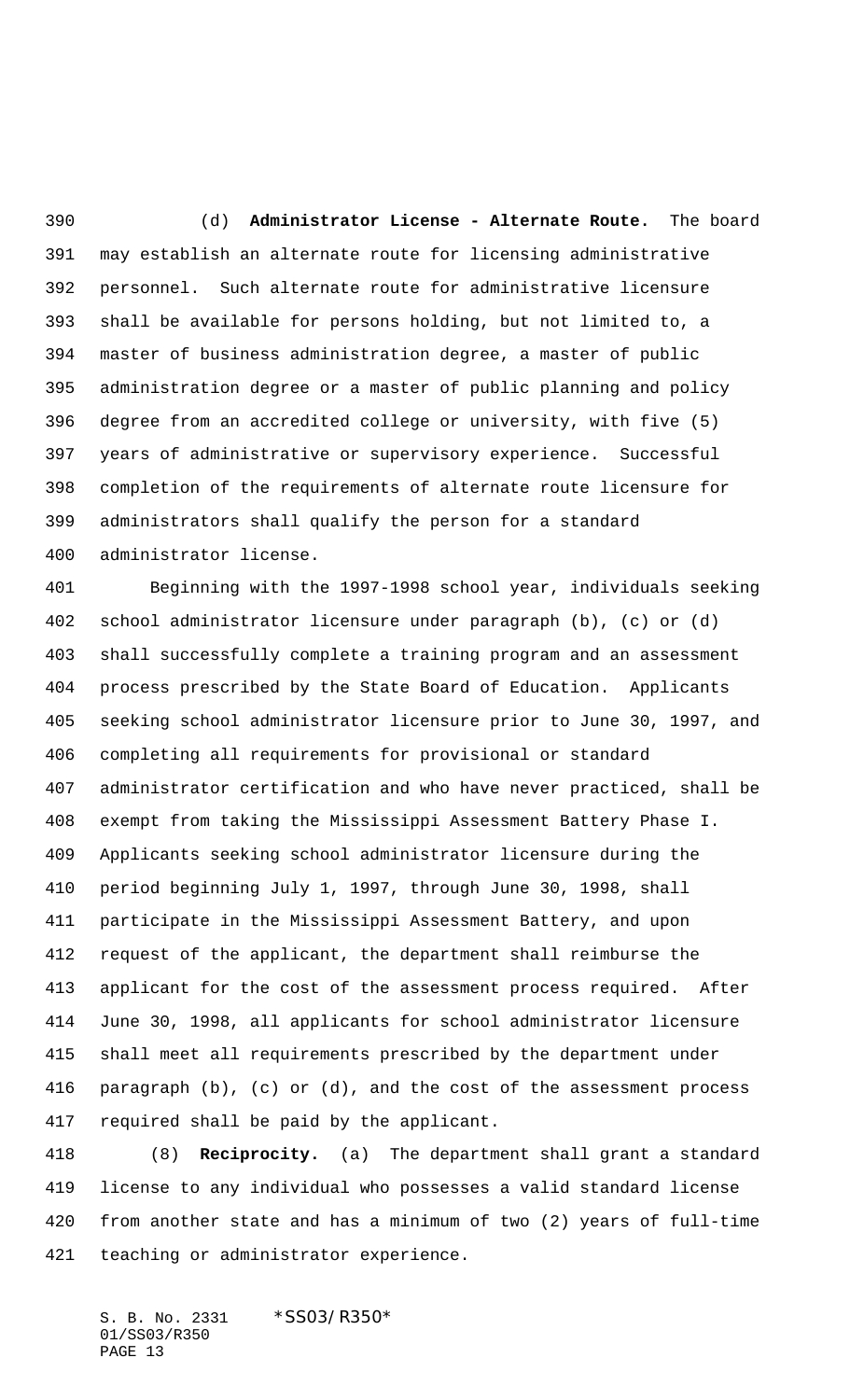(b) The department shall grant a nonrenewable special license to any individual who possesses a credential which is less than a standard license or certification from another state, or who possesses a standard license from another state but has less than two (2) years of full-time teaching or administration experience. Such special license shall be valid for the current school year plus one (1) additional school year to expire on June 30 of the second year, not to exceed a total period of twenty-four (24) months, during which time the applicant shall be required to complete the requirements for a standard license in Mississippi.

 (9) **Renewal and Reinstatement of Licenses.** The State Board of Education is authorized to establish rules and regulations for the renewal and reinstatement of educator and administrator licenses. Effective May 15, 1997, the valid standard license held by an educator shall be extended five (5) years beyond the expiration date of the license in order to afford the educator adequate time to fulfill new renewal requirements established pursuant to this subsection. An educator completing a master of education, educational specialist or doctor of education degree in May 1997 for the purpose of upgrading the educator's license to a higher class shall be given this extension of five (5) years plus five (5) additional years for completion of a higher degree.

S. B. No. 2331 \*SS03/R350\* 01/SS03/R350 PAGE 14 (10) All controversies involving the issuance, revocation, suspension or any change whatsoever in the licensure of an educator required to hold a license shall be initially heard in a hearing de novo, by the commission or by a subcommittee established by the commission and composed of commission members for the purpose of holding hearings. Any complaint seeking the denial of issuance, revocation or suspension of a license shall be by sworn affidavit filed with the Commission of Teacher and Administrator Education, Certification and Licensure and Development. The decision thereon by the commission or its subcommittee shall be final, unless the aggrieved party shall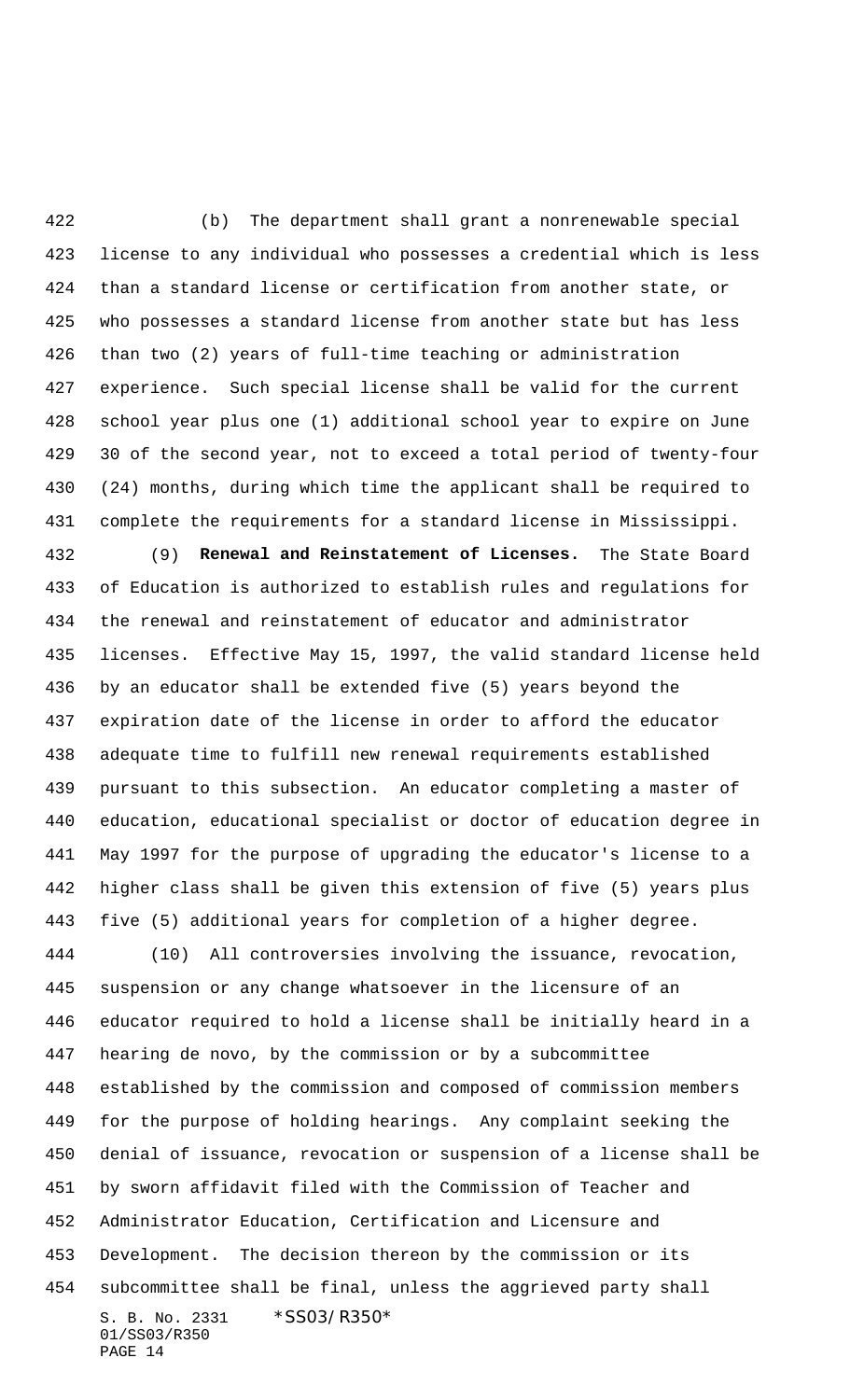appeal to the State Board of Education, within ten (10) days, of the decision of the committee or its subcommittee. An appeal to the State Board of Education shall be on the record previously made before the commission or its subcommittee unless otherwise provided by rules and regulations adopted by the board. The State Board of Education in its authority may reverse, or remand with instructions, the decision of the committee or its subcommittee. The decision of the State Board of Education shall be final.

 (11) The State Board of Education, acting through the commission, may deny an application for any teacher or administrator license for one or more of the following:

 (a) Lack of qualifications which are prescribed by law or regulations adopted by the State Board of Education;

 (b) The applicant has a physical, emotional or mental disability that renders the applicant unfit to perform the duties authorized by the license, as certified by a licensed psychologist or psychiatrist;

 (c) The applicant is actively addicted to or actively dependent on alcohol or other habit-forming drugs or is a habitual user of narcotics, barbiturates, amphetamines, hallucinogens, or other drugs having similar effect, at the time of application for a license;

 (d) Revocation of an applicant's certificate or license by another state;

 (e) Fraud or deceit committed by the applicant in securing or attempting to secure such certification and license; (f) Failing or refusing to furnish reasonable evidence

of identification;

 (g) The applicant has been convicted, has pled guilty or entered a plea of nolo contendere to a felony, as defined by federal or state law; or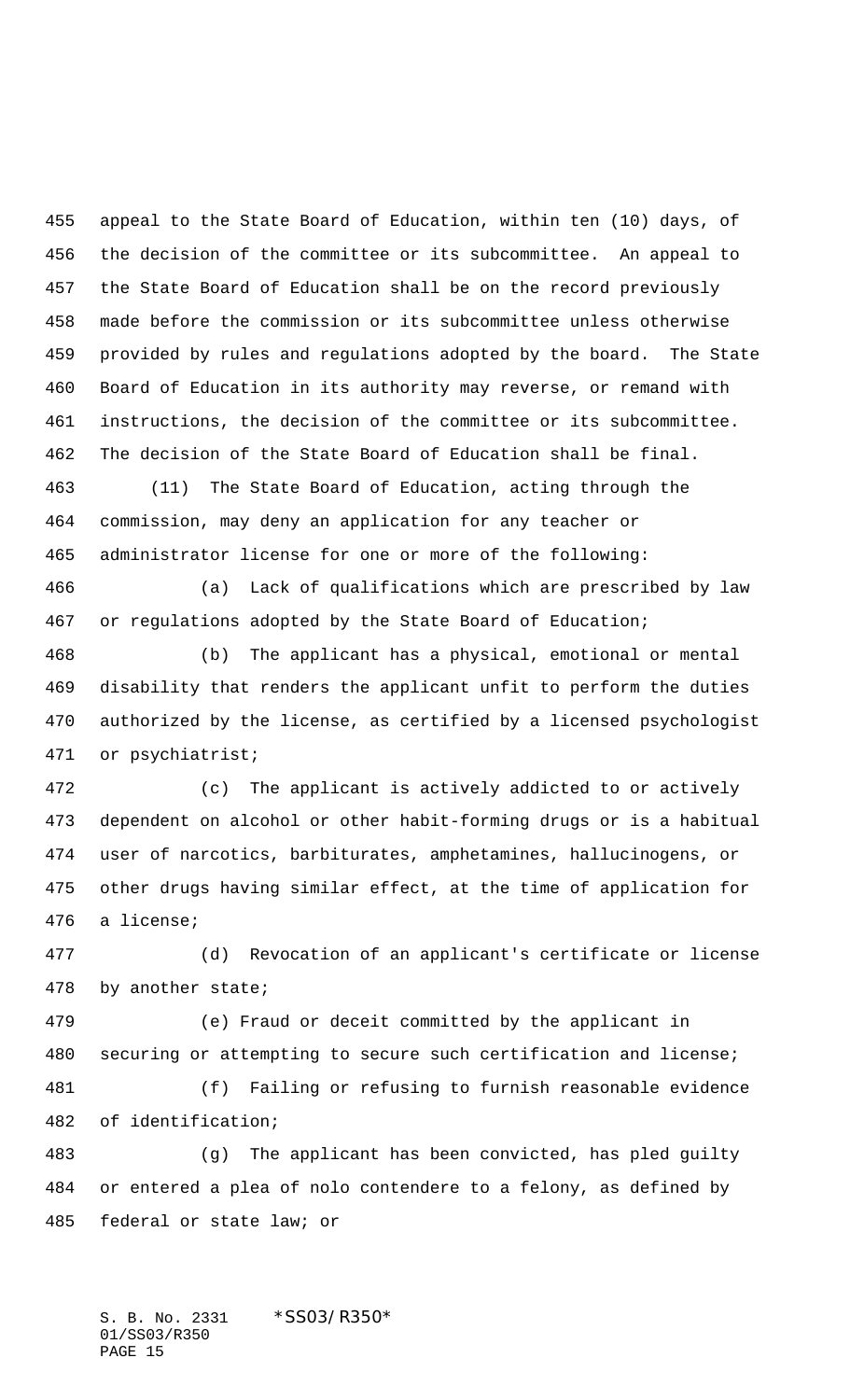(h) The applicant has been convicted, has pled guilty or entered a plea of nolo contendere to a sex offense as defined by federal or state law.

 (12) The State Board of Education, acting on the recommendation of the commission, may revoke or suspend any teacher or administrator license for specified periods of time for one or more of the following:

 (a) Breach of contract or abandonment of employment may result in the suspension of the license for one (1) school year as provided in Section 37-9-57;

 (b) Obtaining a license by fraudulent means shall result in immediate suspension and continued suspension for one (1) year after correction is made;

 (c) Suspension or revocation of a certificate or license by another state shall result in immediate suspension or revocation and shall continue until records in the prior state have been cleared;

 (d) The license holder has been convicted, has pled guilty or entered a plea of nolo contendere to a felony, as defined by federal or state law;

 (e) The license holder has been convicted, has pled guilty or entered a plea of nolo contendere to a sex offense, as defined by federal or state law; or

 (f) The license holder knowingly and willfully committing any of the acts affecting validity of mandatory uniform test results as provided in Section 37-16-4(1).

 (13) (a) Dismissal or suspension of a licensed employee by a local school board pursuant to Section 37-9-59 may result in the suspension or revocation of a license for a length of time which shall be determined by the commission and based upon the severity of the offense.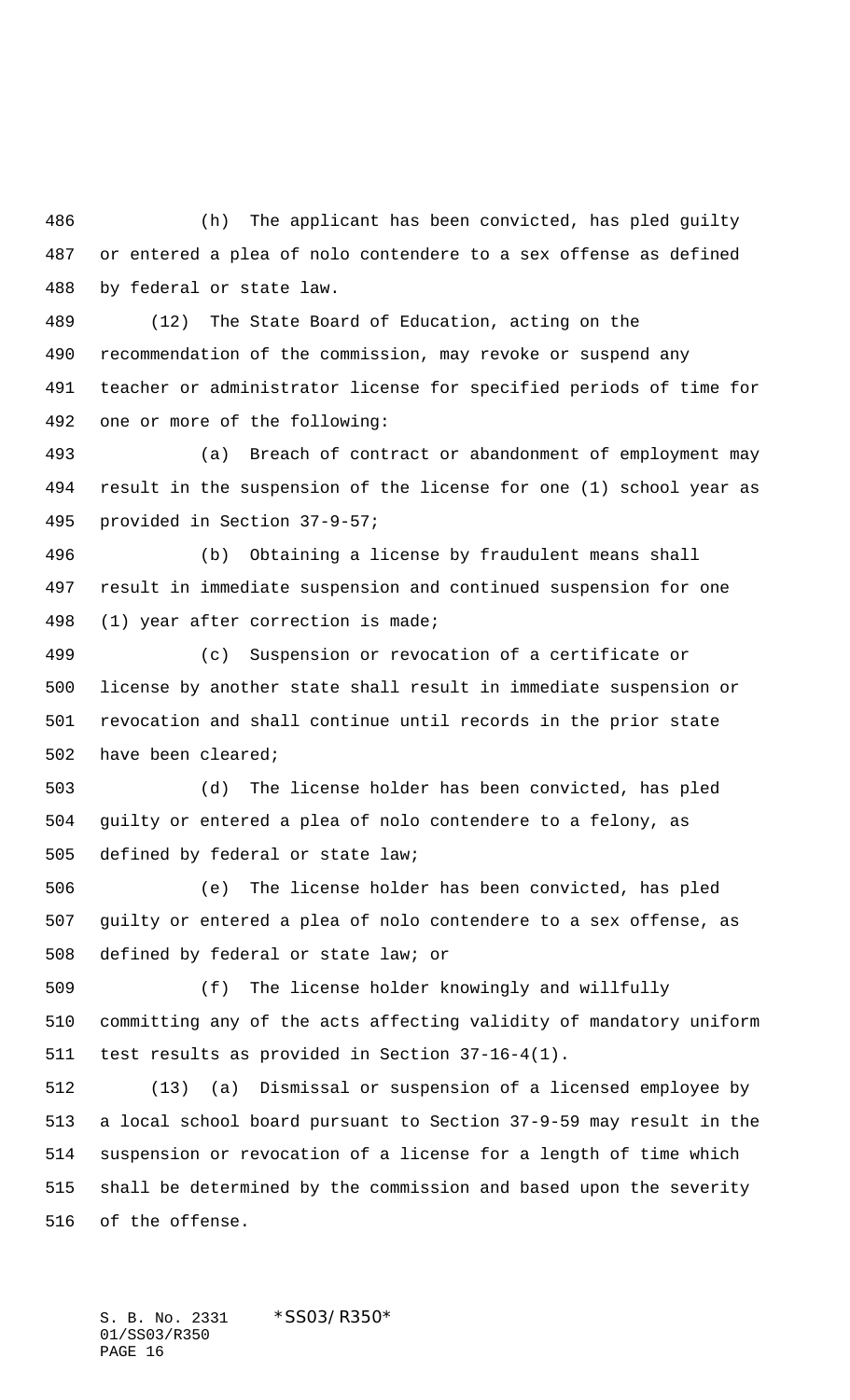(b) Any offense committed or attempted in any other state shall result in the same penalty as if committed or attempted in this state.

 (c) A person may voluntarily surrender a license. The surrender of such license may result in the commission recommending any of the above penalties without the necessity of a hearing. However, any such license which has voluntarily been surrendered by a licensed employee may be reinstated by a unanimous vote of all members of the commission.

 (14) A person whose license has been suspended on any grounds except criminal grounds may petition for reinstatement of the license after one (1) year from the date of suspension, or after one-half (1/2) of the suspended time has lapsed, whichever is greater. A license suspended on the criminal grounds may be reinstated upon petition to the commission filed after expiration of the sentence and parole or probationary period imposed upon conviction. A revoked license may be reinstated upon satisfactory showing of evidence of rehabilitation. The commission shall require all who petition for reinstatement to furnish evidence satisfactory to the commission of good character, good mental, emotional and physical health and such other evidence as the commission may deem necessary to establish the petitioner's rehabilitation and fitness to perform the duties authorized by the license.

S. B. No. 2331 \*SS03/R350\* 01/SS03/R350 PAGE 17 (15) Reporting procedures and hearing procedures for dealing with infractions under this section shall be promulgated by the commission, subject to the approval of the State Board of Education. The revocation or suspension of a license shall be effected at the time indicated on the notice of suspension or revocation. The commission shall immediately notify the superintendent of the school district or school board where the teacher or administrator is employed of any disciplinary action and also notify the teacher or administrator of such revocation or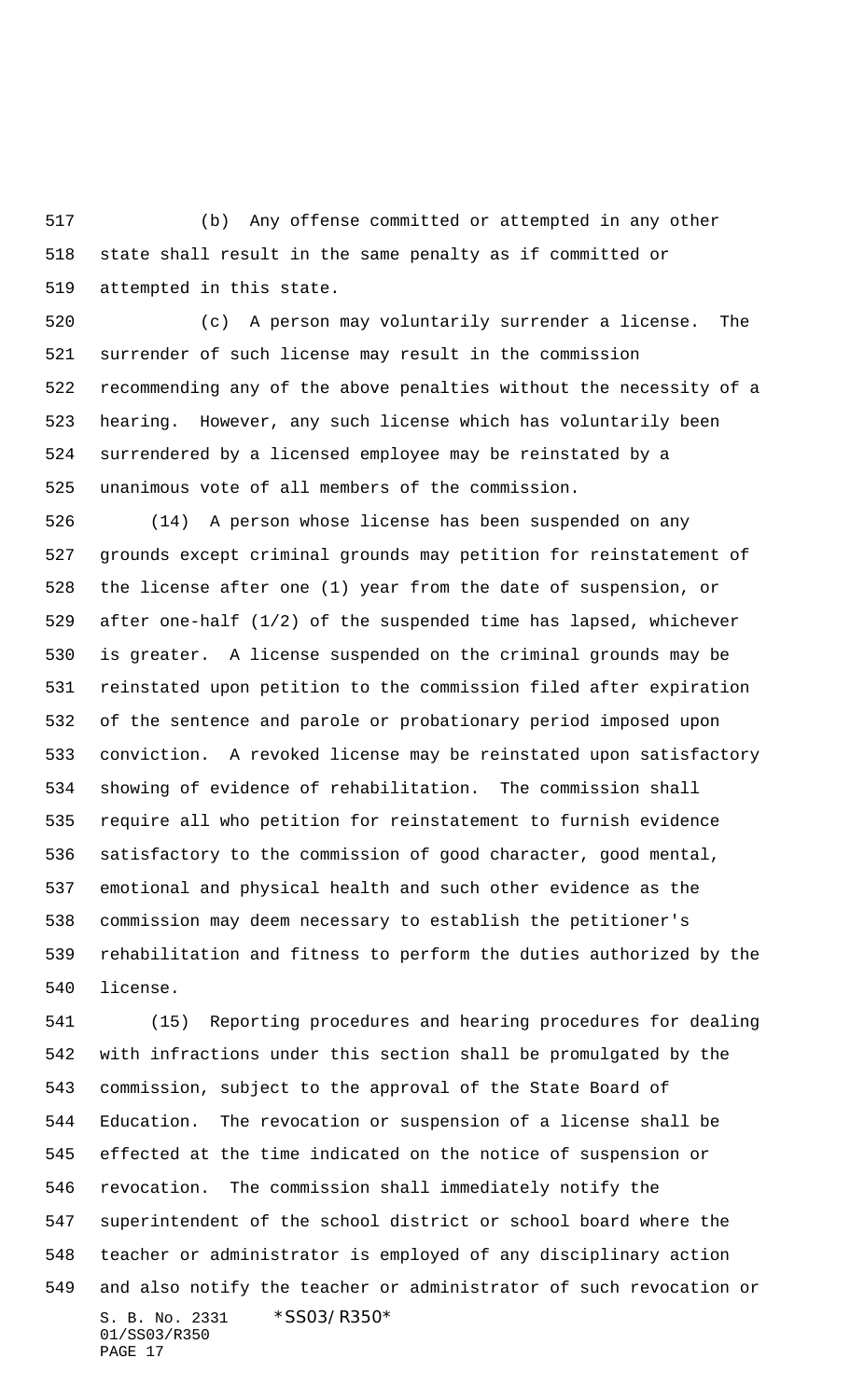suspension and shall maintain records of action taken. The State Board of Education may reverse or remand with instructions any decision of the commission regarding a petition for reinstatement of a license, and any such decision of the State Board of Education shall be final.

 (16) An appeal from the action of the State Board of Education in denying an application, revoking or suspending a license or otherwise disciplining any person under the provisions of this section, shall be filed in the Chancery Court of the First Judicial District of Hinds County on the record made, including a verbatim transcript of the testimony at the hearing. The appeal shall be filed within thirty (30) days after notification of the action of the board is mailed or served and the proceedings in chancery court shall be conducted as other matters coming before the court. The appeal shall be perfected upon filing notice of the appeal and by the prepayment of all costs, including the cost of preparation of the record of the proceedings by the State Board of Education, and the filing of a bond in the sum of Two Hundred Dollars (\$200.00) conditioned that if the action of the board be affirmed by the chancery court, the applicant or license holder shall pay the costs of the appeal and the action of the chancery court.

 (17) All such programs, rules, regulations, standards and criteria recommended or authorized by the commission shall become effective upon approval by the State Board of Education as designated by appropriate orders entered upon the minutes thereof.

 (18) The granting of a license shall not be deemed a property right nor a guarantee of employment in any public school district. A license is a privilege indicating minimal eligibility for teaching in the public schools of Mississippi. This section shall in no way alter or abridge the authority of local school districts to require greater qualifications or standards of